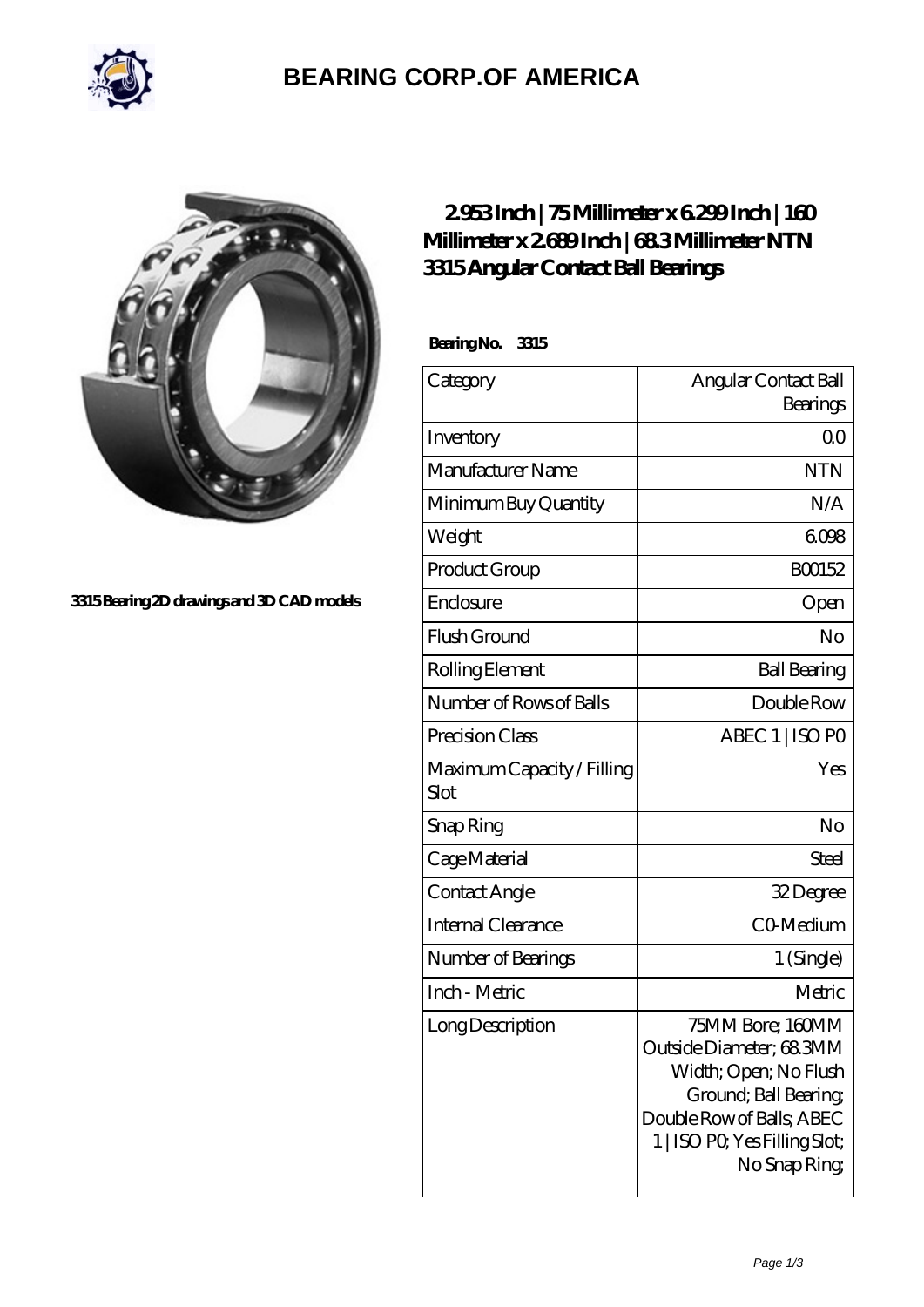

## **[BEARING CORP.OF AMERICA](https://m.bluemondayreview.com)**

|                                  | CO Medium; Steel Cage; 32<br>Degree; 1 (Single) |
|----------------------------------|-------------------------------------------------|
| Category                         | Angular Contact Ball<br>Bearing                 |
| <b>UNSPSC</b>                    | 31171531                                        |
| Harmonized Tariff Code           | 8482105028                                      |
| Noun                             | Bearing                                         |
| Keyword String                   | Angular Contact                                 |
| Manufacturer URL                 | http://www.ntnamerica.co<br>m                   |
| Manufacturer Item Number         | 3315                                            |
| D                                | 6.299 Inch   160 Millimeter                     |
| B                                | 2689Inch   683Millimeter                        |
| d                                | 2953Inch   75 Millimeter                        |
| bore diameter:                   | $75$ mm                                         |
| radial dynamic load<br>capacity: | 172000N                                         |
| outside diameter:                | 160mm                                           |
| radial static load capacity:     | 191000N                                         |
| overall width:                   | 26875in                                         |
| operating temperature<br>range:  | $-40$ to $120^{\circ}$ C                        |
| contact angle:                   | $32^{\circ}$                                    |
| cage material:                   | Brass                                           |
| rowtype & fill slot:             | Double-RowNon-Fill Slot                         |
| finish/coating                   | Uncoated                                        |
| bore type:                       | Round                                           |
| precision rating                 | Class 0                                         |
| closure type:                    | Open                                            |
| fillet radius                    | $21 \,\mathrm{mm}$                              |
| snap ring included:              | Without Snap Ring                               |
| weight:                          | 6098kg                                          |
| bearing material:                | High Carbon Chrome Steel                        |
| manufacturer product page:       | Click here                                      |